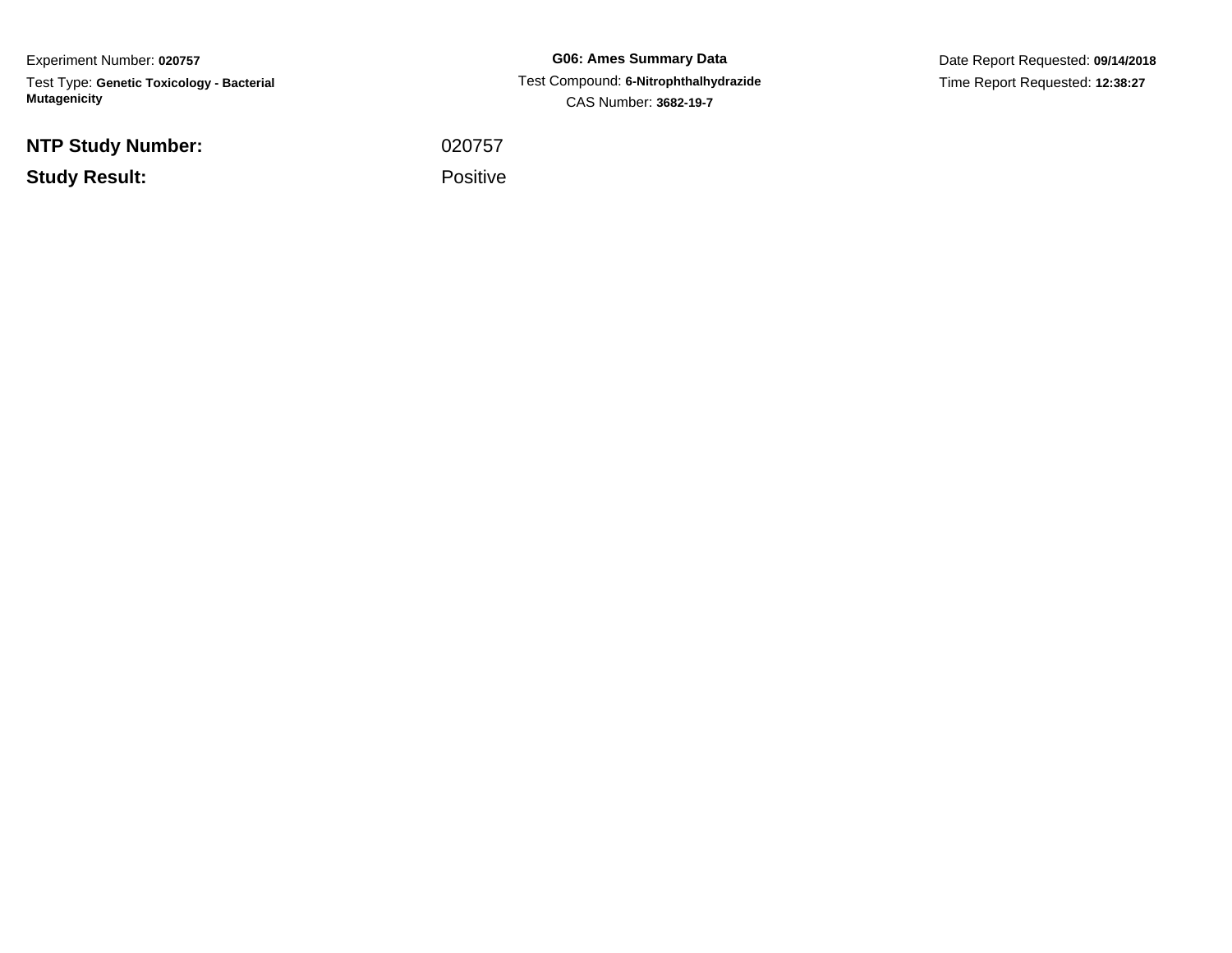| Experiment Number: 020757<br>Test Type: Genetic Toxicology - Bacterial<br><b>Mutagenicity</b> |                   | <b>G06: Ames Summary Data</b><br>Test Compound: 6-Nitrophthalhydrazide<br>CAS Number: 3682-19-7 |                        | Date Report Requested: 09/14/2018<br>Time Report Requested: 12:38:27 |  |
|-----------------------------------------------------------------------------------------------|-------------------|-------------------------------------------------------------------------------------------------|------------------------|----------------------------------------------------------------------|--|
|                                                                                               |                   | Strain: TA100                                                                                   |                        |                                                                      |  |
| Dose (ug/Plate)                                                                               | <b>Without S9</b> | <b>Without S9</b>                                                                               | <b>With 30% Rat S9</b> | With 30% Hamster S9                                                  |  |
| Vehicle Control <sup>1</sup>                                                                  | $88 \pm 2.7$      | $119 \pm 11.8$                                                                                  | $118 \pm 0.7$          | $117 \pm 8.0$                                                        |  |
| 100.0                                                                                         | $85 \pm 3.2$      | $165 \pm 7.8$                                                                                   | $163 \pm 7.5$          | $127 \pm 1.5$                                                        |  |
| 333.0                                                                                         | $108 \pm 1.5$     | $175 \pm 13.0$                                                                                  | $126 \pm 10.2$         | $167 \pm 6.7$                                                        |  |
| 1000.0                                                                                        | $180 \pm 3.8$     | $225 \pm 14.5$                                                                                  | $171 \pm 4.5$          | $200 \pm 9.2$                                                        |  |
| 3333.0                                                                                        | $201 \pm 9.0$     | $285 \pm 8.2$                                                                                   | $191 \pm 2.9$          | $260 \pm 9.0$                                                        |  |
| 5000.0                                                                                        | $146 \pm 5.1$     |                                                                                                 |                        |                                                                      |  |
| 10000.0                                                                                       |                   | $164 \pm 15.5^p$                                                                                | $109 \pm 14.9^p$       | 119 ± 8.1 <sup>p</sup>                                               |  |
| <b>Trial Summary</b>                                                                          | Positive          | Positive                                                                                        | Equivocal              | Positive                                                             |  |
| Positive Control <sup>2</sup>                                                                 | $315 \pm 11.1$    | $395 \pm 23.1$                                                                                  |                        |                                                                      |  |
| Positive Control <sup>3</sup>                                                                 |                   |                                                                                                 |                        | $522 \pm 22.2$                                                       |  |
| Positive Control <sup>4</sup>                                                                 |                   |                                                                                                 | $401 \pm 11.3$         |                                                                      |  |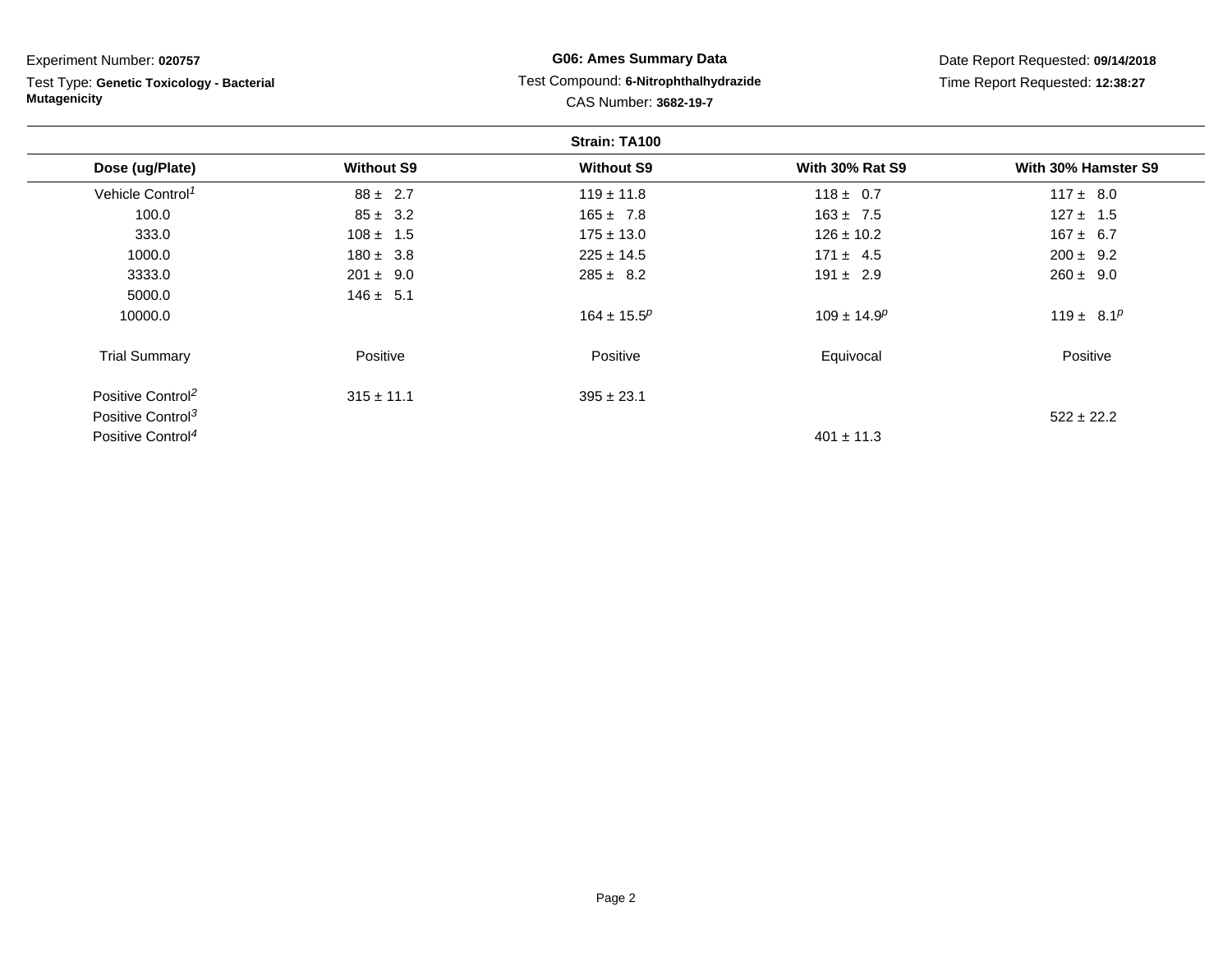### Experiment Number: **020757**

Test Type: **Genetic Toxicology - Bacterial Mutagenicity**

## **G06: Ames Summary Data** Test Compound: **6-Nitrophthalhydrazide**CAS Number: **3682-19-7**

Date Report Requested: **09/14/2018**Time Report Requested: **12:38:27**

|                               |                   |                   | <b>Strain: TA98</b>    |                        |                     |
|-------------------------------|-------------------|-------------------|------------------------|------------------------|---------------------|
| Dose (ug/Plate)               | <b>Without S9</b> | <b>Without S9</b> | <b>With 30% Rat S9</b> | <b>With 30% Rat S9</b> | With 30% Hamster S9 |
| Vehicle Control <sup>1</sup>  | $18 \pm 2.0$      | $16 \pm 1.2$      | $11 \pm 2.3$           | $18 \pm 3.5$           | $21 \pm 1.5$        |
| 10.0                          | $29 \pm 3.5$      |                   | $18 \pm 4.3$           |                        | $25 \pm 3.5$        |
| 33.0                          | $64 \pm 2.8$      |                   | $31 \pm 2.1$           |                        | $36 \pm 3.3$        |
| 100.0                         | $137 \pm 6.8$     | $115 \pm 1.8$     | $42 \pm 1.2$           | $34 \pm 5.7$           | $44 \pm 2.3$        |
| 333.0                         | $303 \pm 11.6$    | $274 \pm 4.5$     | $70 \pm 5.5$           | $69 \pm 2.0$           | $105 \pm 7.0$       |
| 1000.0                        | $761 \pm 22.6$    | $705 \pm 15.0$    | $172 \pm 3.7$          | $117 \pm 7.5$          | $213 \pm 25.1$      |
| 3333.0                        |                   | $958 \pm 8.4$     |                        | $214 \pm 8.5$          |                     |
| 10000.0                       |                   | $1033 \pm 23.6^p$ |                        | $293 \pm 51.3^p$       |                     |
| <b>Trial Summary</b>          | Positive          | Positive          | Positive               | Positive               | Positive            |
| Positive Control <sup>5</sup> |                   |                   |                        |                        | $76 \pm 0.9$        |
| Positive Control <sup>3</sup> |                   |                   | $115 \pm 6.9$          | $116 \pm 1.7$          |                     |
| Positive Control <sup>6</sup> | $254 \pm 14.0$    | $278 \pm 19.2$    |                        |                        |                     |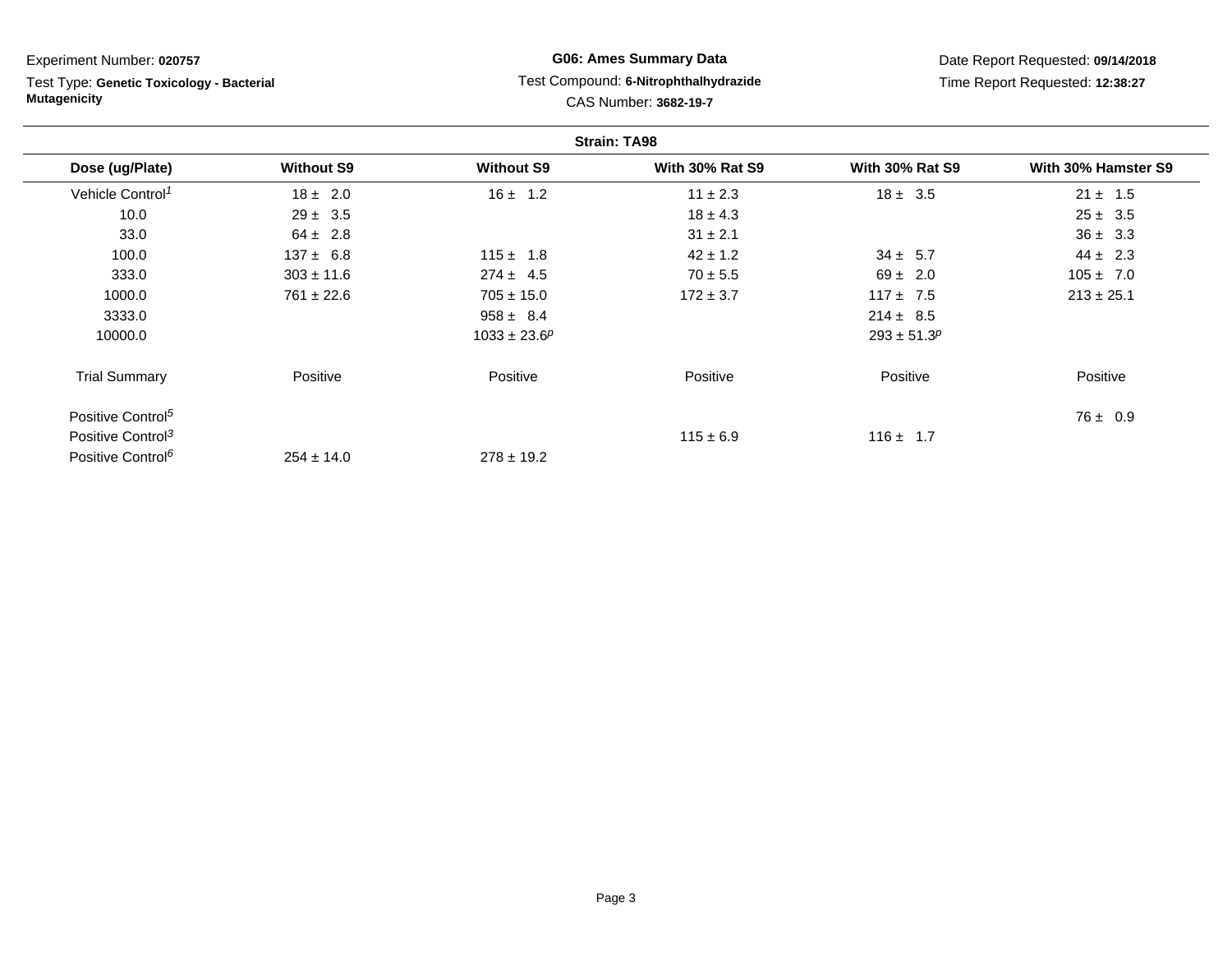### Experiment Number: **020757**

 $\overline{\phantom{a}}$ 

Test Type: **Genetic Toxicology - Bacterial Mutagenicity**

## **G06: Ames Summary Data** Test Compound: **6-Nitrophthalhydrazide**CAS Number: **3682-19-7**

Date Report Requested: **09/14/2018**Time Report Requested: **12:38:27**

#### **Strain: TA98**

| Dose (ug/Plate)               | With 30% Hamster S9 |  |
|-------------------------------|---------------------|--|
| Vehicle Control <sup>1</sup>  | $28 \pm 1.2$        |  |
| 10.0                          |                     |  |
| 33.0                          |                     |  |
| 100.0                         | $62 \pm 1.2$        |  |
| 333.0                         | $120 \pm 8.7$       |  |
| 1000.0                        | $283 \pm 4.9$       |  |
| 3333.0                        | $486 \pm 11.6$      |  |
| 10000.0                       | $734 \pm 14.4^p$    |  |
| <b>Trial Summary</b>          | Positive            |  |
| Positive Control <sup>5</sup> | $59 \pm 8.0$        |  |
| Positive Control <sup>3</sup> |                     |  |
| Positive Control <sup>6</sup> |                     |  |